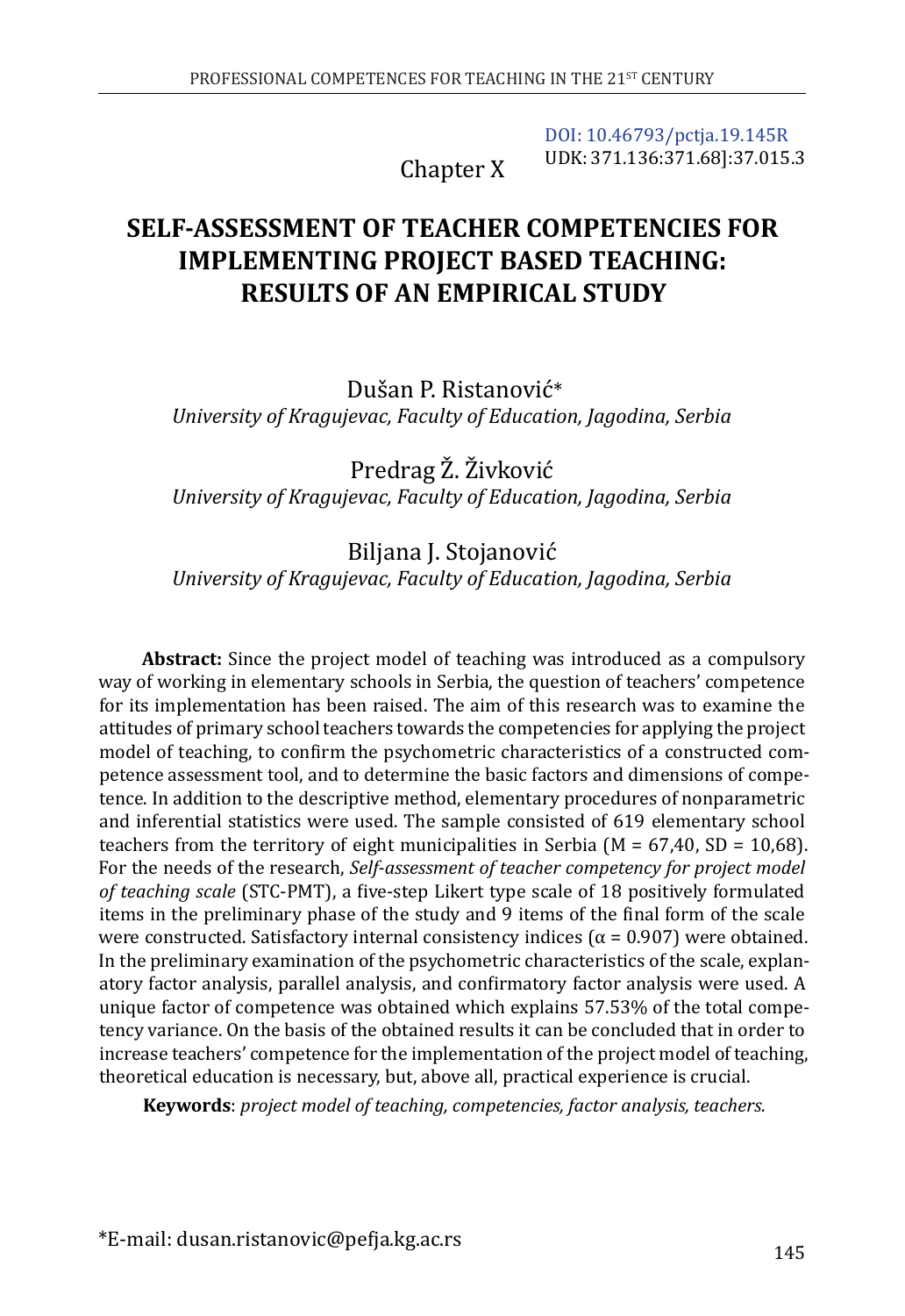## **Introduction**

Social and technological changes that greatly affect the formation of the education system also make teaching competencies take an increasingly important place in the study of issues related to the teaching profession (Stanković, 2010). As educational paradigms change according to the social trends, changes in the whole or parts of educational systems are also being initiated (new goals and outcomes of different levels of education are proclaimed, new curricula are created, new modes are introduced, etc.). When it comes to the competencies that students need to acquire during formal education, it can be noticed that a new long-term goal is set in the educational space – to develop key competencies for lifelong learning among young people<sup>1</sup>. In the literature dealing with the study of reform processes in the education of these competences, they are often referred to as 'skills for the 21st century', the main characteristic of which is the transferability of knowledge, and through the process of their development, an individual passes along the path from beginner to expert (Pellegrino & Hilton, 2012). This situation inevitably leads to the question of which competencies teachers should have in order to achieve this successfully. The expectation that during formal education, students are trained for teamwork, timely decision-making, effective time management, different planning strategies, advanced technologies, etc., causes the need for innovative, creative, critically oriented, and culturally competent professionals (Nessipbayeva 2012). In other words, the target competencies of students determine the necessary competencies of teachers (Lončarić & Pejić Papak, 2009).

Developing student competencies, and especially key competencies for lifelong learning, is in the focus of the current reform of basic education and upbringing in Serbia. In contrast to curriculum-oriented curricula and their implementation, new teaching and learning programs are being introduced, which put students first, developing their functional knowledge and process and learning outcomes. The concept of new programs implies that "the achievement of outcomes leads to the development of competencies, general and specific, subject and key ones" (*Program nastave i učenja za I razred osnovnog obrazovanja i vaspitanja*, 2018: 3). In this regard, one of the most important novelties is the introduction of project teaching as a compulsory model of work in the first cycle of elementary education and upbringing. This teaching model should serve to develop interpersonal competencies of students, it is aimed at "reaching outcomes that relate primarily to logical and critical thinking" (*Program nastave i učenja za I razred osnovnog obrazovanja i vaspitanja*, 2018: 269),

<sup>&</sup>lt;sup>1</sup> Key competences for lifelong learning include: communication in the mother tongue, communication in foreign languages, mathematical competences and basic competencies in natural sciences and technology, digital competence, learning to learn, social and civic competence, sensitivity for initiative and entrepreneurship and cultural awareness and expression.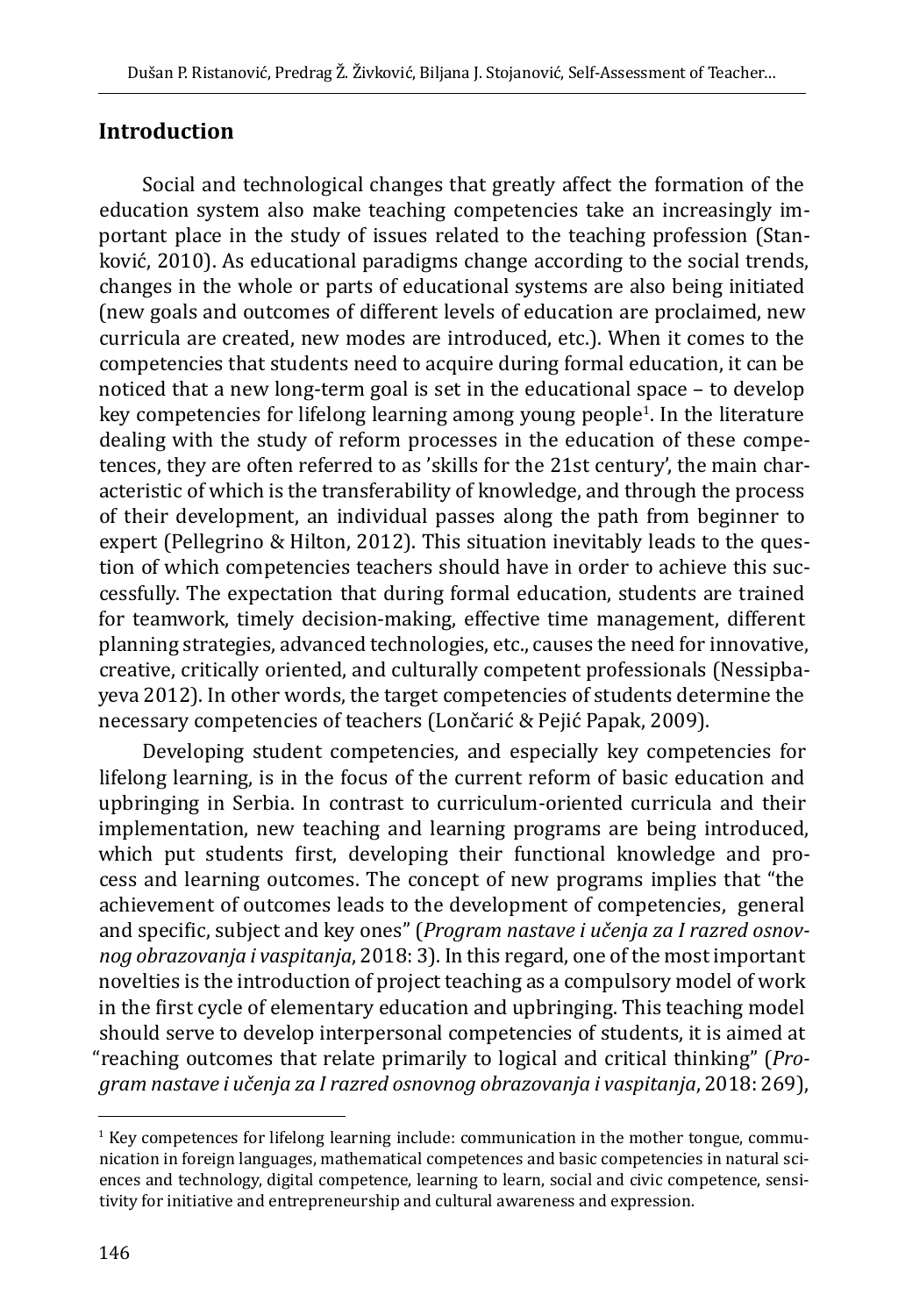as well as the construction (primarily procedural) knowledge and abilities of pupils through work on research projects (Ristanović, 2019).

In view of the stated demands which are placed in front of the teachers by reformed teaching and learning programs, teaching competencies are necessarily multidimensional and involve mastering a wide range of knowledge, skills, attitudes and values (Stojanović, 2008). In order to successfully apply the project model of teaching with students for developing the competencies of adequate choice or independent formulation of the research problem, planning of research procedures and designing a research project, realization of the projected research, co-construction of knowledge, presentation of research results, critical analysis of work and results (Ristanović, 2019), teachers themselves must have those competencies. This is especially important if we considerate results of the research aimed at determining how teachers are informed about individual innovative models and how much they apply them in practice (Vilotijević, Maričić, Starijaš, 2014). According to this study, conducted on a sample of 180 teachers from Serbia, the examined teachers stated that during initial education about project teaching they learned much less than about other innovative models and least applied it in practice. Similarly, in a survey conducted on a sample of 271 teachers from the territory of Vojvodina (Bošnjak, Branković, Gorjanac Ranitović, 2013), it turned out that the examined teachers were not sufficiently trained in the implementation of mini-projects in teaching. Also, in our research on the attitudes of students of the Faculty of Education in Jagodina on the ability to apply the project model of teaching (Stojanović, Ristanović, Živković, 2018), it was concluded that future teachers in the course of initial undergraduate] education need more adequate training for the quality application of this model.

Thus, taking all aspects into consideration, the main issue of this research is to examine self-reported attitudes toward teacher competency for teaching project model dimensions. Similar to that, the second aim of the present study was examining of the psychometric characteristics of *Self-assessment of teacher competency for project model of teaching scale* (STC-PMT) which was designed for the purpose of this research. It is expected that there is one plausible and interpretable teacher competency dimension that expresses teacher competency characteristics according to the STC-PMT and research results, respectively.

## **Method**

## *Participants*

The sample consisted of 619 elementary schools teachers from the territory of eight municipalities in the Republic of Serbia ( $M = 67.40$ , SD = 10.68). The sample comprised 26.20% male and 73.80% female participants. The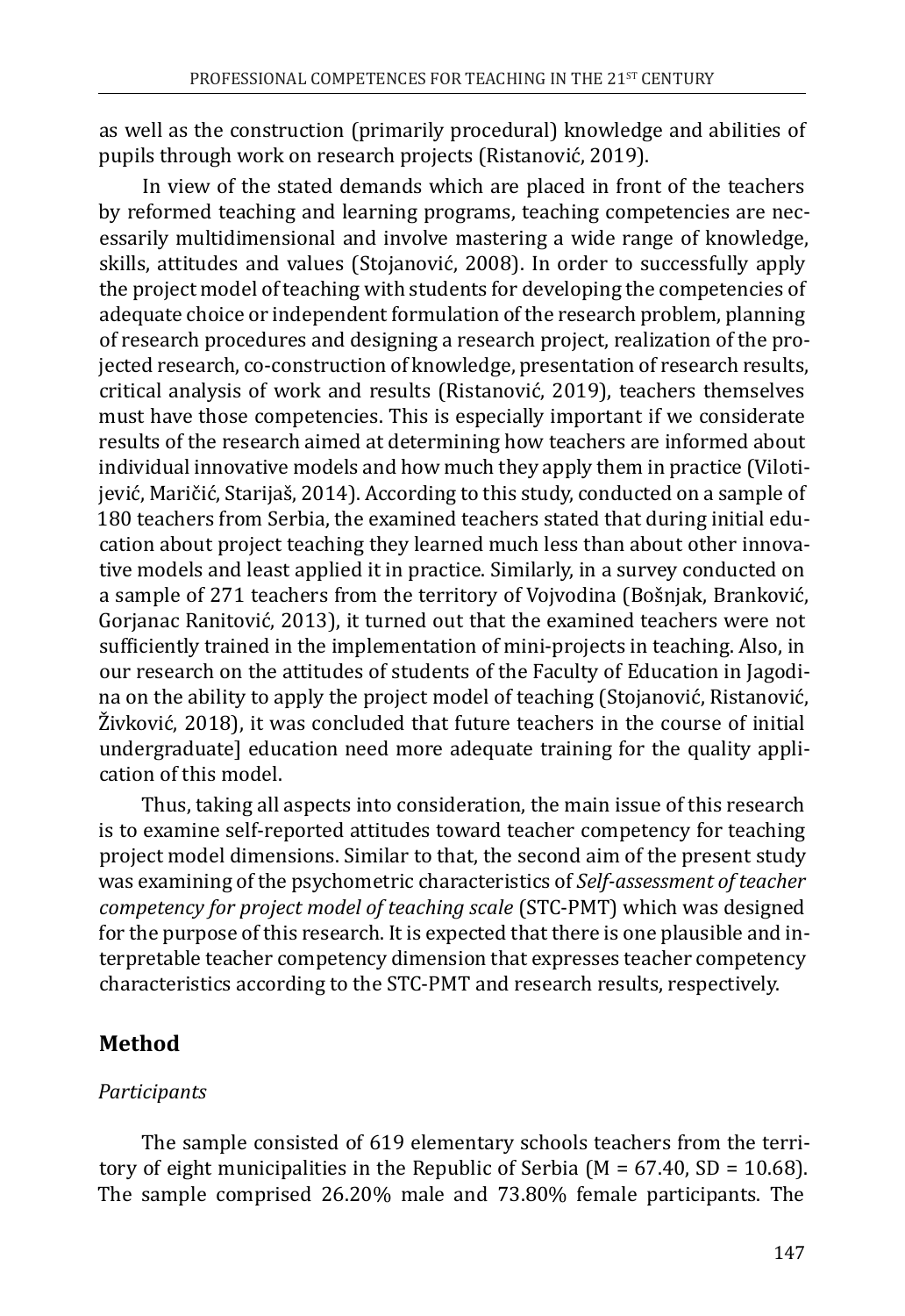study group consisted of 84.30% of teachers with BA and MA degrees, 25% with 10 years of experience and below, 39.20% with 20 years of experience and above, 51.10% of urban and 48.80% of suburban schools sub-sample. Test distribution for self-reported competency (Kolmogorov–Smirnov  $Z = 1.937$ , p  $= 0.001$ , M = 67.40, SD = 10.68), and for all of the independent variables (Z =  $3.095-11.503$ ,  $p = 0.000$ ) are normal and uncorrupted.

#### *Measurements*

The final version of the *Self-assessment of teacher competency for project model of teaching scale* (STC-PMT) consists of 9 items. The initial set consisted of 18 items. On the basis of the obtained indicators of inter-item statistics, the factor loadings and communalities, the selection of items for the final form of the test was made. This questionnaire examines teachers' attitudes towards competence for implementing the project model in teaching. The teachers were asked to what extent they agreed with the items on a five-point scale, ranging from 1: complete disagreement, to 5: complete agreement. The questionnaire contains structured items presented in a Likert scale format (e.g. "The topic of the project is always formulated in the form of a problem issue") and teachers were required to rate the frequency of the behaviour.

#### *Research proceeding*

The questionnaire was developed based on an extensive review of the literature that provided the most important aspects to be evaluated, which were later reflected in the different items. The drafting of those items emerged from the fieldwork of different university professors who are experts in the subject matter. A first version with 18 items was drafted, which was reduced to 9 items. Theoretical background for the preliminary set of 18 items was based on content analysis of relevant references from the literature on teacher comepetence research. The questionnaires were completed in classrooms and before lessons in the presence of the main researcher. The main researcher informed the teachers of the research objective and instructed them on how to properly complete the questionnaire. He/she also resolved any doubts that the teachers had, and the whole process required approximately 10−15 minutes. Participation was voluntary and the participants' anonymity was preserved.

### *Data analysis*

In order to determine and evaluate the instrument's factor structure, an exploratory factor analysis, confirmatory factor analysis and parallel analysis were carried out, respectively. The instrument's internal consistency was also analysed using Cronbach's alpha coefficient, and the descriptive statistics (av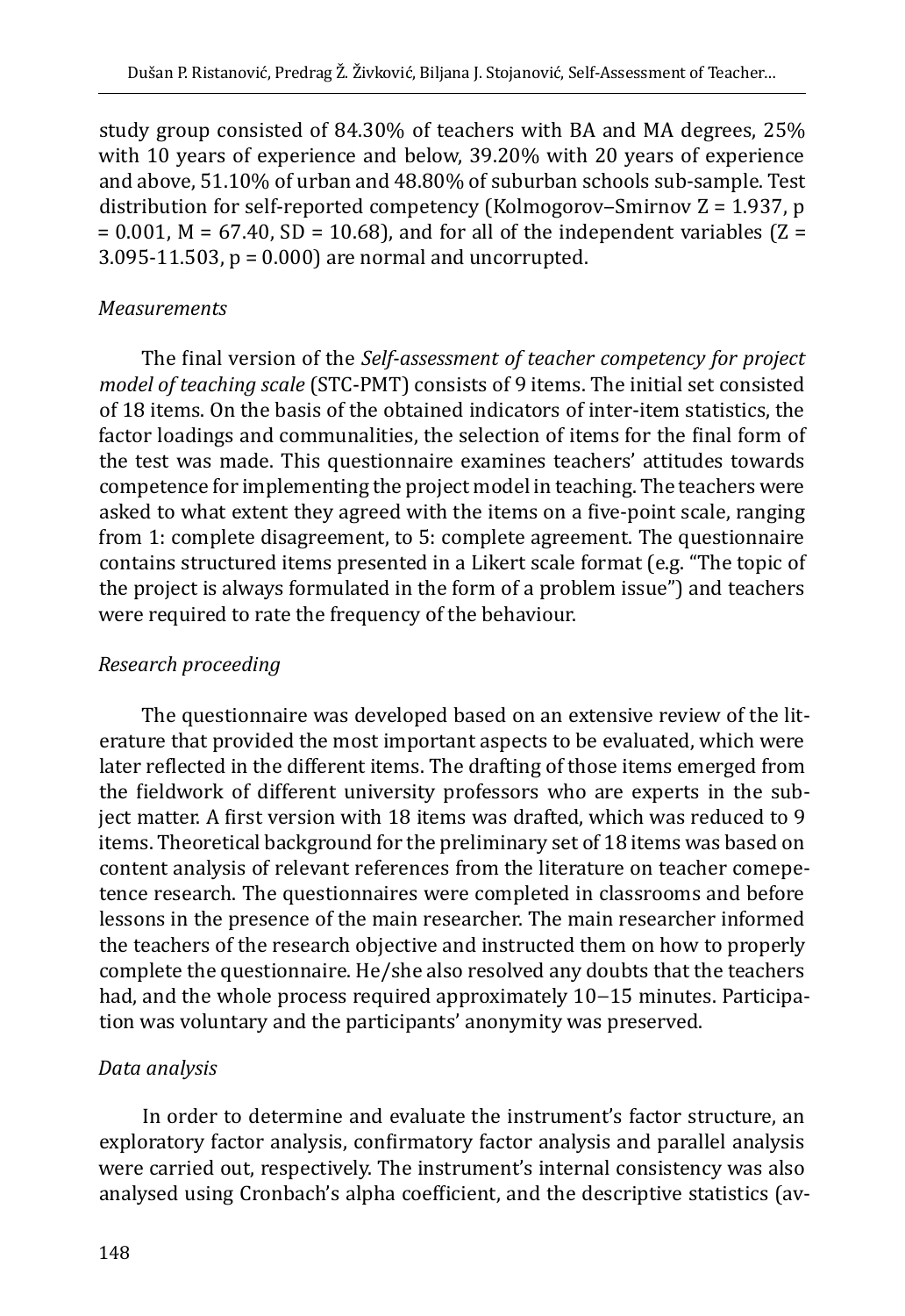erages and standard deviations) and bivariate correlations of all items were obtained. The SPSS 17.0 and LISREL 8.0 statistical packages were used for the data analysis. The FACTOR 10.3 program was used to decide on the appropriate factor analysis.

## **Results**

Construct validity in the context of rating scale design refers to assessing whether or not the scale measures the hypothesized construct it claims to measure. To test the extent to which the newly designed rating scale has meaningful structures stated in the hypothesized framework, factor analysis was employed. Factor loading was used as a criterion to select items for the scale, since items with higher loadings on a factor represent the underlying dimension.

The total number of valid responses (619 respondents for 18 items) is much higher than the 10 subjects to 1 variable ratio commonly used in most studies of factor analysis (Costello & Osborne, 2005). Kaiser-Meyer-Olkin's (KMO) index of sampling adequacy was high (.89), as compared to the recommended value of 0.60, implies that the sample size was adequate. Bartlett's Test of Sphericty was also significant  $(p < .00)$ , suggesting factorability of the correlation matrix.

The factors were selected after factor analysis has been conducted and rotated using varimax rotation to identify orthogonal (independent) factors. Although it was assumed that the new scale would represent more than one dimension, factor analysis revealed one factor with Eigen values exceeding one. That one factor explained 57.53% of the total variance. The minimum value for retaining an item was .32, a value suggested as a good rule of thumb for the minimum loading of an item. Nine items have communalities above 0.4, a minimum value suggested for social sciences (Costello & Osborne 2005). All the 9 items have loaded into the various categories and showed acceptable values of communalities. Absolute values less than .10 were suppressed and omitted from the cells.

### *Exploratory factor analysis*

After several exploratory factor analyses, certain items were eliminated due to their not reaching a minimum rotation of .40. Finally, factor analysis was carried out on one main component with direct oblimin rotation with subsample 1, the results of which were 9 items grouped into one factor: competence (7, 8, 9, 10, 11, 12, 13, 14, 17). The eigenvalues obtained were greater than 1.00 (5.178), explaining a total variation of 57.53% (Table 1).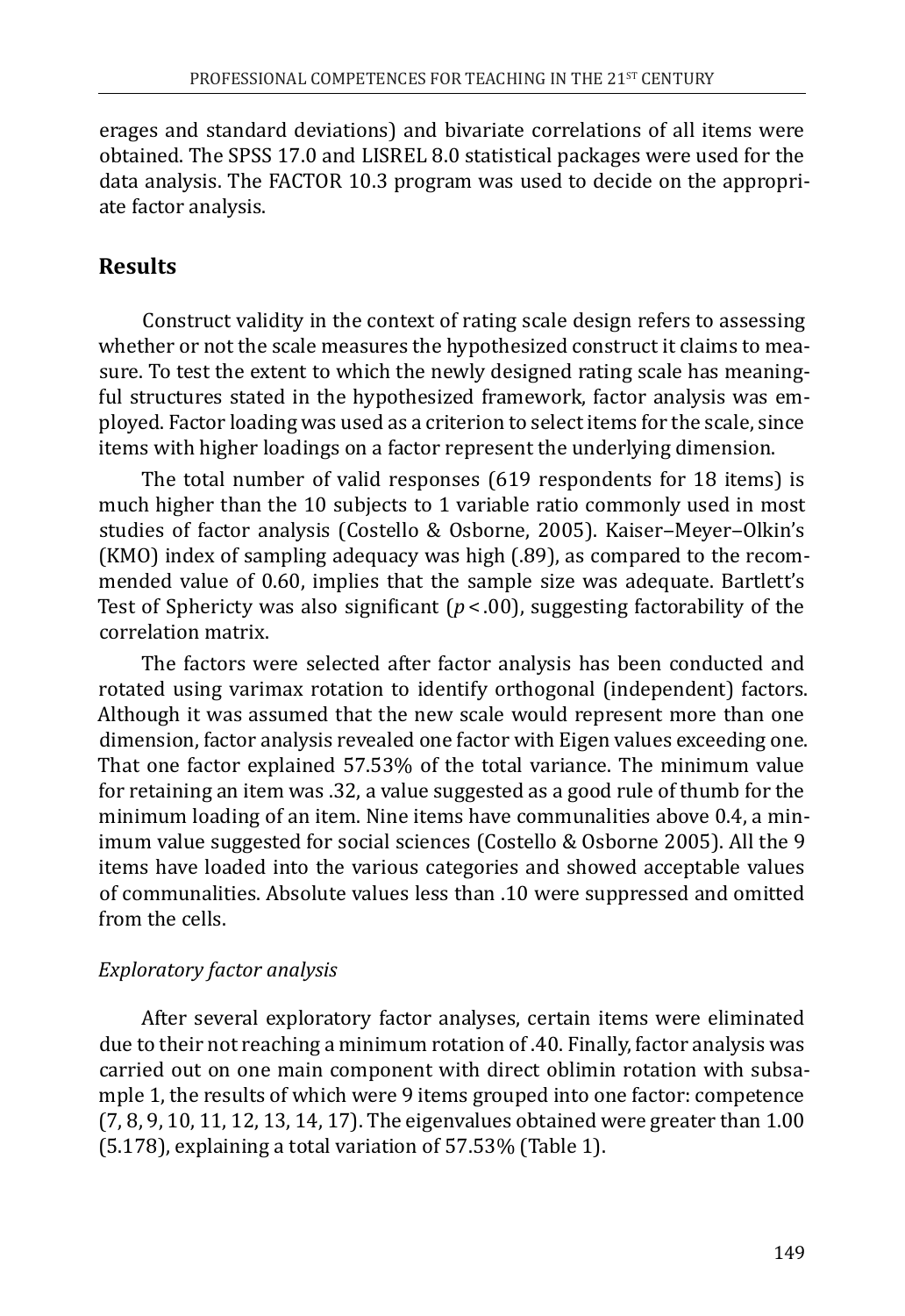#### *Table 1: Component matrix*

|    | Items                                                                                                                               | M    | <b>SD</b> | Com. |
|----|-------------------------------------------------------------------------------------------------------------------------------------|------|-----------|------|
| 1. | When formulating the project theme as a starting point I<br>use the current events or students experiences                          | 4.07 | 1.085     | .803 |
| 2. | When formulating the project theme, I take care that stu-<br>dents have sufficient knowledge about it                               | 4.20 | .951      | .796 |
| 3. | When formulating the project theme, I take care that the<br>students are particularly interested in it                              | 4.02 | .979      | .792 |
| 4. | When working on projects, students must to a great extent<br>use cognitive and social skills                                        | 4.06 | .939      | .779 |
| 5. | I define a project theme in agreement with students                                                                                 | 3.86 | 1.075     | .777 |
| 6. | The project theme is always formulated in the form of a<br>problem                                                                  | 3.93 | .938      | .763 |
| 7. | During the project work, I insist that students write a proj-<br>ect and plan their research                                        | 3.74 | 1.057     | .753 |
| 8. | I encourage students to use multimedia to present the re-<br>sults of the research                                                  | 3.97 | 1,027     | .730 |
| 9. | During the project work it is sufficient that the students<br>collect data from textbooks, books, magazines or from the<br>Internet | 3.90 | 1.089     | .616 |

Extraction Method: Principal Component Analysis. 1 component extracted

#### *Table 2: Scale Statistics*

| Mean  | Variance | Std. Deviation | $\parallel$ N of Items |
|-------|----------|----------------|------------------------|
| 35,74 | 46,270   | 6.802          | u                      |

### *Confirmatory factor analysis*

The validity of the measuring model was considered using a series of fit coefficients, also called goodness of fit measures: χ2, χ2/df., RMSEA, and the incremental indices (CFI, NFI and TLI). The maximum likelihood estimation method was used along with the bootstrapping procedure, since the result of Mardia's multivariate coefficient was 61.56, which indicated a lack of multivariate normality of the data. For this reason, following the example of Finney and DiStefano (2006), the robust maximum likelihood estimation method was used (Byrne, 2001). After an initial analysis, the overall results of the model indicated a moderate fit ( $\chi$ 2 (59, N = 619) = 1899.01, p = .000;  $\chi$ 2/df. = 5.47; CFI = .80;  $NFI = .77$ ; TLI = .81; RSMR = .05; RMSEA = .08). With the goal of improving the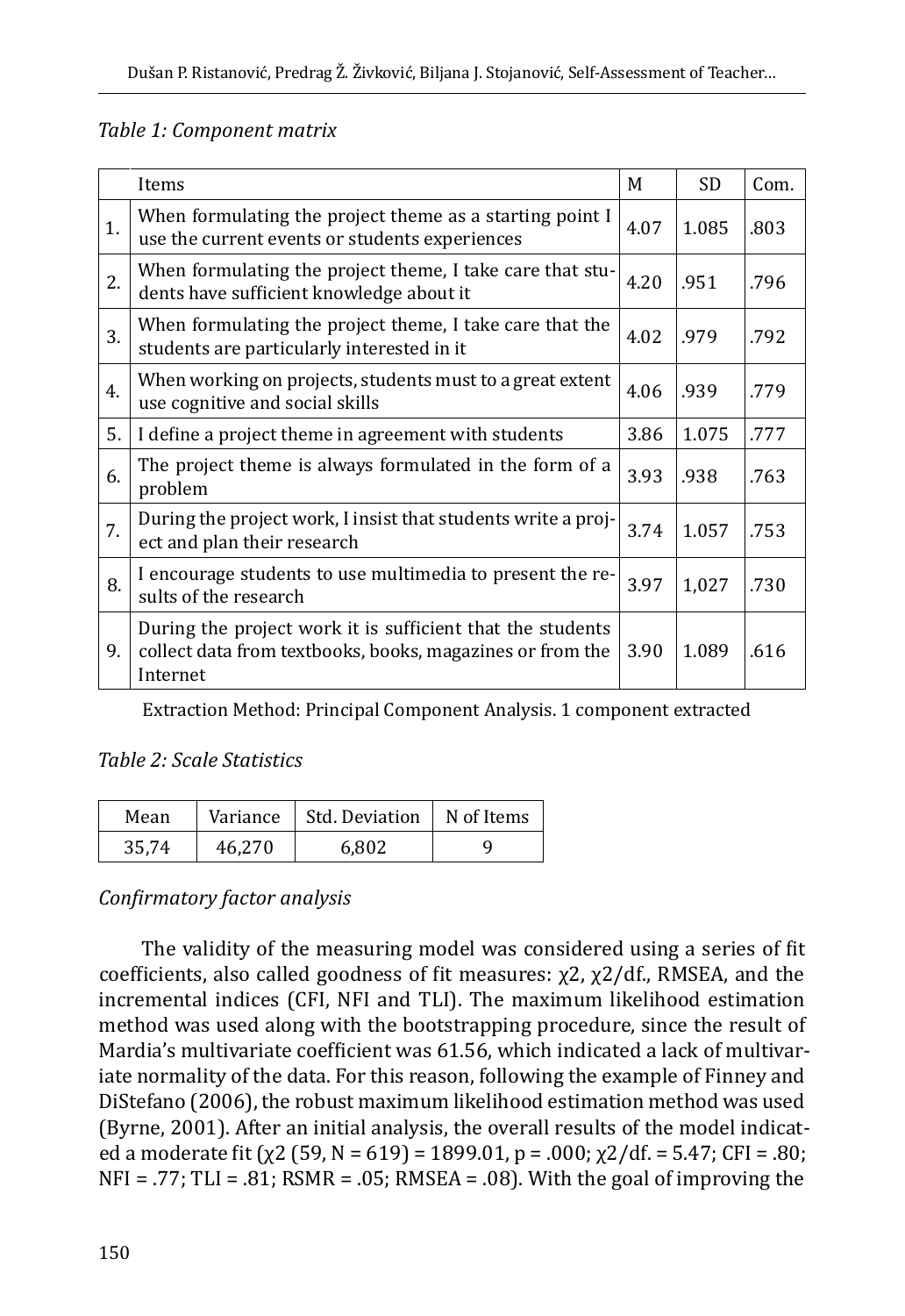fit, we proceeded to carry out an analysis of the Lagrange test (LMtest), which showed that the fit was increased if the errors (9 interactions) of certain items belonging to a single factor, and whose significance level was p < .000, were correlated. All items belonging to the competence factor. The indices obtained were adequate:  $\chi$ 2 (69, N = 619) = 1051.03, p = .000;  $\chi$ 2/df. = 3.12; CFI = .91; NFI = .90; TLI = .90; RSMR = .06; RMSEA = .06.

## *Parallel analysis*

To verify this factor solution, we used a Horn (1965) parallel analysis (PA-Monte Carlo), which confirms the justification of the one-factor structure.

| Root | Raw data | Means    | Percentile |  |
|------|----------|----------|------------|--|
| 1.   | 5.177911 | 1.186772 | 1.243549   |  |
| 2.   | .843911  | 1.124955 | 1.164819   |  |
| 3.   | .650589  | 1.077585 | 1.111052   |  |
| 4.   | .559430  | 1.036282 | 1.066065   |  |
| 5.   | .486022  | .996429  | 1.024139   |  |
| 6.   | .375678  | .958537  | .985700    |  |
| 7.   | .353634  | .918672  | .947138    |  |
| 8.   | .302775  | .875519  | .907156    |  |
| 9.   | .250050  | .825249  | .866044    |  |

*Table 3: Results of parallel analysis.*

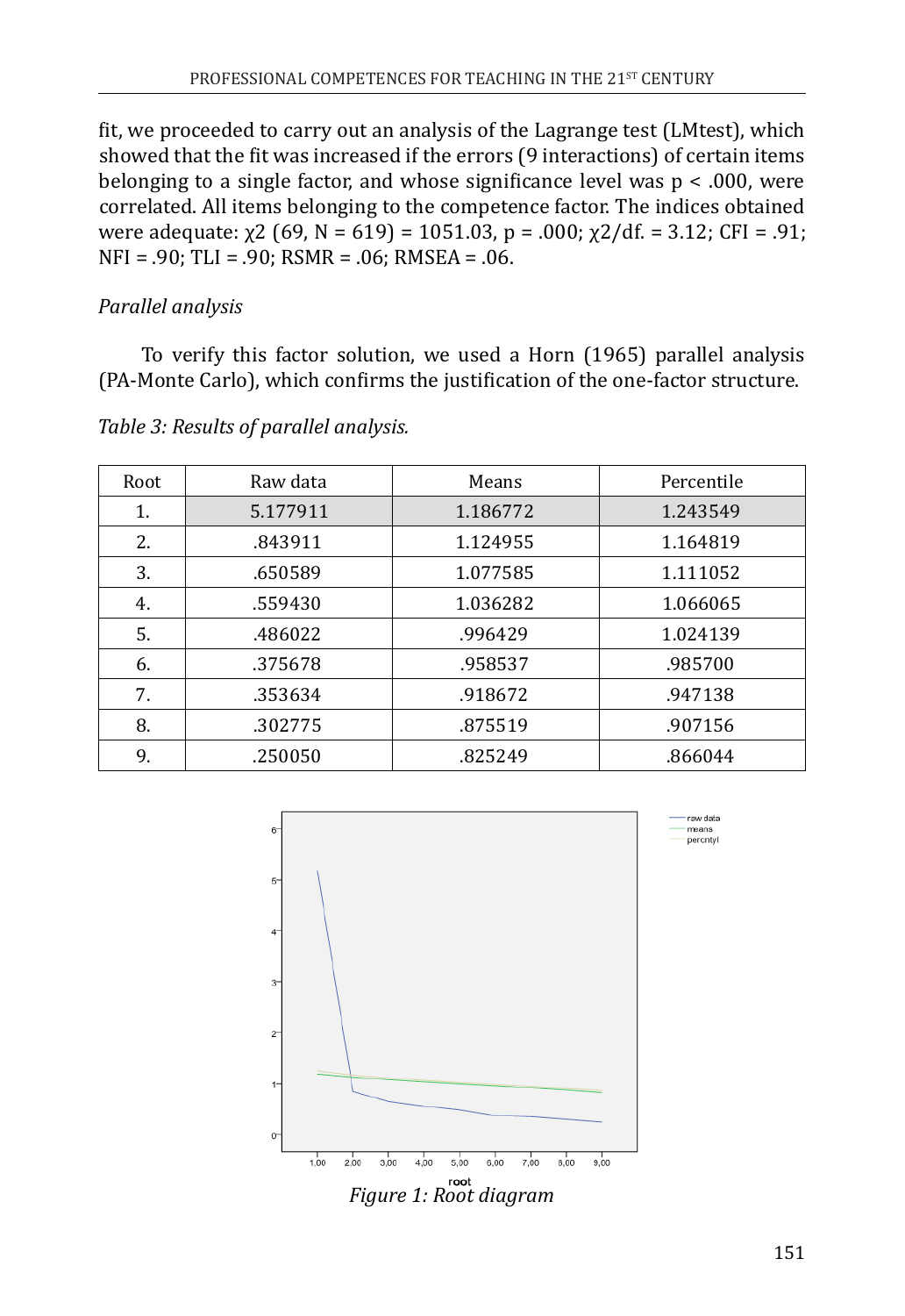#### *Analysis of internal consistency*

Internal consistency reliability using Cronbach's alpha was conducted on the 9-item scale. Results indicated that the standardized alpha coefficient for the scale was  $\alpha$  = 0.907, revealing a high degree of reliability. Item-scale correlation confirmed this statistics, with all items exhibiting strong item-to-scale correlation.

#### *Table 4: Internal consistency*

| Alpha | Cronbach's   Cronbach's Alpha Based   Mean<br>on Standardized Items |       |        | Variance   Std. Deviation | N of<br>Items |
|-------|---------------------------------------------------------------------|-------|--------|---------------------------|---------------|
| .905  | 907.                                                                | 35.74 | 46.270 | 6.802                     |               |

| Inter-Item Correlation Matrix |       |       |       |       |       |       |       |       |       |
|-------------------------------|-------|-------|-------|-------|-------|-------|-------|-------|-------|
|                               | 1     | 2     | 3     | 4     | 5     | 6     | 7     | 8     | 9     |
| 1                             | 1,000 | ,685  | ,580  | .573  | .479  | ,542  | .497  | ,395  | ,514  |
| 2                             | ,685  | 1,000 | ,689  | .625  | .538  | ,513  | ,520  | .384  | .467  |
| 3                             | ,580  | ,689  | 1,000 | .703  | .555  | .426  | .543  | .381  | .472  |
| 4                             | ,573  | ,625  | ,703  | 1,000 | ,555  | ,482  | ,530  | ,451  | ,469  |
| 5                             | .479  | ,538  | ,555  | ,555  | 1,000 | ,587  | ,587  | ,405  | ,486  |
| 6                             | ,542  | ,513  | ,426  | ,482  | ,587  | 1,000 | ,596  | ,432  | ,567  |
| 7                             | .497  | .520  | .543  | ,530  | .587  | ,596  | 1,000 | .440  | ,589  |
| 8                             | ,395  | ,384  | ,381  | .451  | .405  | .432  | .440  | 1,000 | ,440  |
| 9                             | ,514  | .467  | ,472  | ,469  | ,486  | .567  | ,589  | .440  | 1,000 |

#### *Table 5: Inter-Item Correlation Matrix*

#### *Regression analysis*

The possibility of prediction of teachers' competence for project model of teaching on the basic set of independent variables was also examined. In the regression analysis of the items constituting the obtained factor and the total score of the initial set of items, very good results were obtained  $R^2 = .866$ ; this factor explains 86% of the total competency variance; it gives a significant unique contribution to the prediction of total competence  $\beta$  = .931 and the semi-partial coefficient of correlation (SCC) indicates a unique contribution of 86% in explaining the variance of overall competence. For this, we used the technique of multiple regression analysis, enter procedure.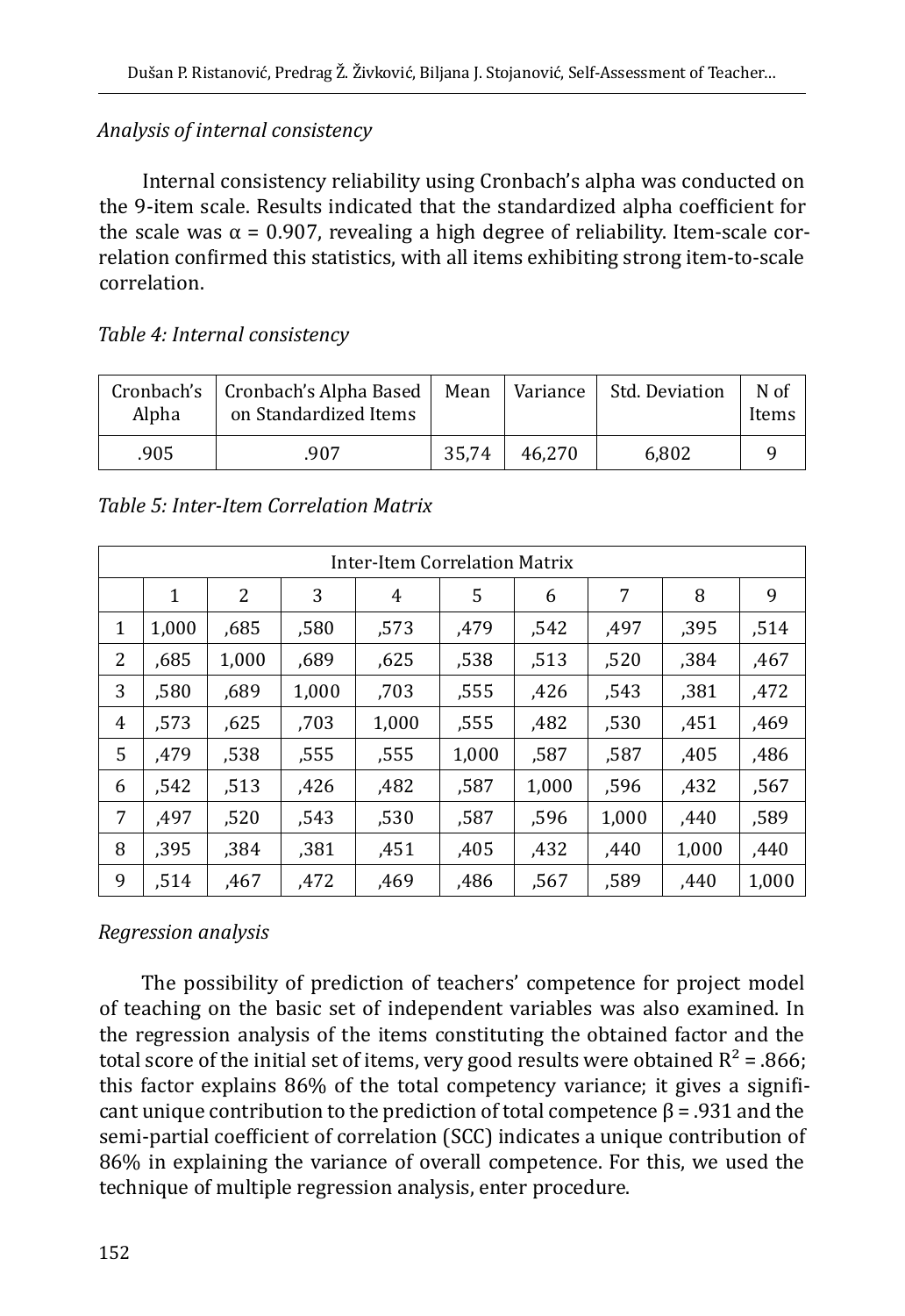#### *Nonparametric tests*

The Mann Whitney U test did not reveal a significant difference of competency for set of independent variables (gender (U =  $36224,500$ , Z =  $-406$ , p = .685), work position (U = 44061,500, Z = -1,091, p = .308), and suburban−urban schools (U = 44609,000, Z = -1.403, p = .161). The Kruskal Wallis H test revealed a no statistically significant difference for six different groups of professional qualifications ( $\chi^2$  = 7.771, df = 4, p = 0.100), and a statistically significant difference on second factor for seven different working age groups ( $\chi^2$  = 9.591,  $df = 6$ ,  $p = 0.146$ ). The competence factor did not yield statistically significant differences in estimates for any category of independent variable.

## **Discussion**

In a unique competence factor, the items that mostly deal with the activities of students and teachers characteristic for individual stages of the project model of instruction are highlighted. It is interesting to note that more than half of the items relate to the design of student projects, namely on the formulation of the research topic – 5 items, and the design of the project – 1 item, and that teachers estimate that they are highly competent when this activity is in question. The two activities are an integral part of the procedural stage of the project model of teaching, which is the primary function of acquiring and developing procedural knowledge of students (Ristanović, 2019), so recognition of their importance by teachers can be considered a significant result.

The highest factor loading was for the following entries: "When formulating the subject of the project as a starting point, I use current events or students experiences" (.803), "When formulating the project theme, I take care that students have sufficient knowledge about it" (.796) and "When formulating the project theme, I take care that the students are particularly interested in it" (.792). Focusing on previously acquired knowledge and experiences of students is one of the basic postulates of the modern teaching approach (Pešikan, 2010), and it is also stated in the instruction for realization of project teaching given in the Program of Teaching and Learning (*Program nastave i učenja za I razred osnovnog obrazovanja i vaspitanja*, 2018), so this result was somewhat expected. As for personal learners' interest in specific topics, their appreciation by teachers has a highly motivating role in school learning (Brofi, 2015). Authors who are studying the project model of teaching note that one of the main features of the project and research topic is the importance they have for students. Significant questions are those that are interesting for students and are closely related to their lives and culture (Krajcik & Czerniak, 2008), so teachers are advised to direct the project to a greater extent to solving real problems.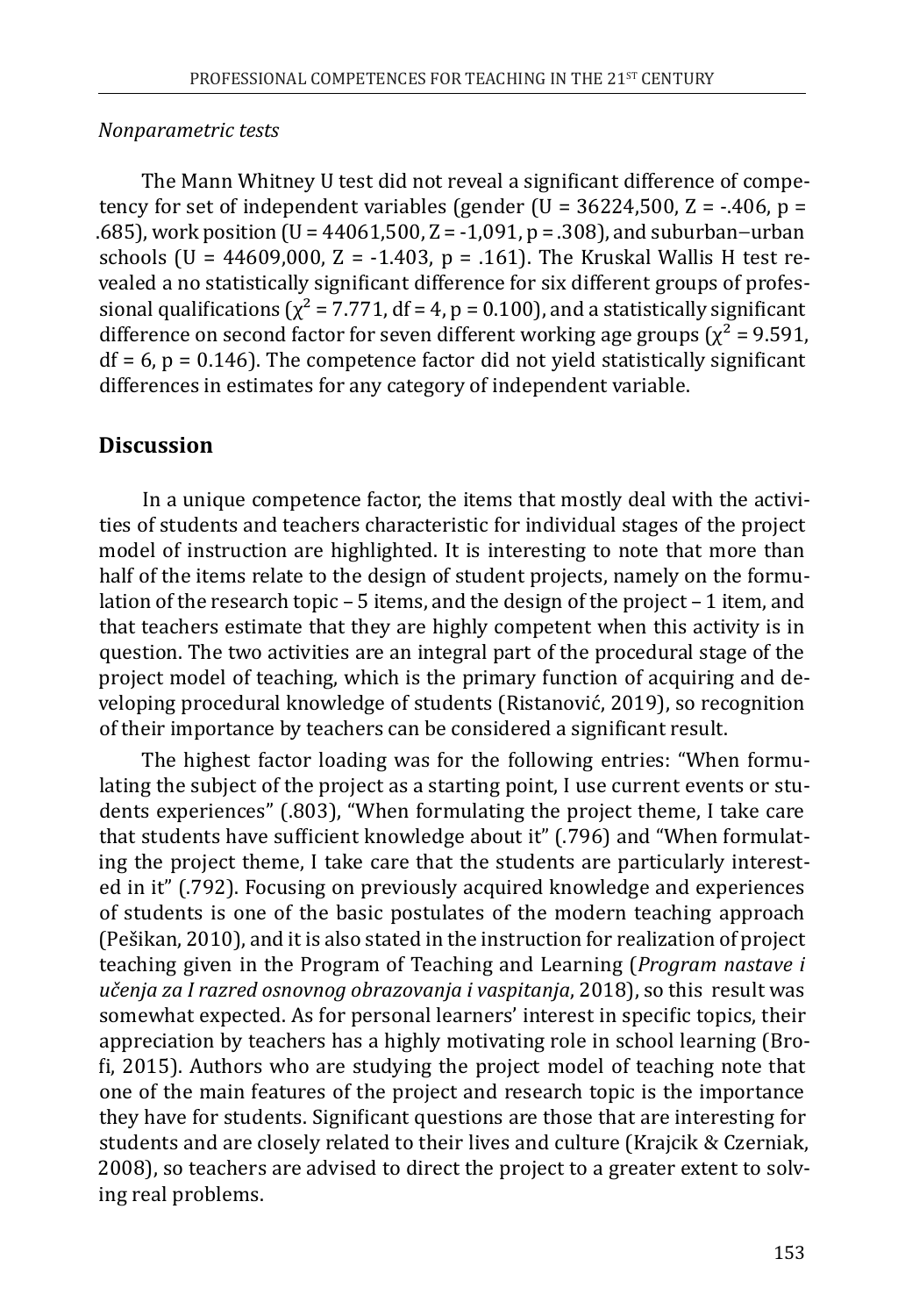The above items add to the phrase "I define a project theme in agreement with students" whose correlation is slightly lower than the previous (.777), but indicates a positive attitude of the examined teachers towards the position of students during the work on projects. Although the establishment of partnership relations and the increase in student autonomy as a way of overcoming the asymmetry between the roles of teachers and students (Havelka, 2000) appears to be one of the tasks of a modern school, research shows that students rarely have the opportunity to participate in decision making related to teaching (Lalić Vučetić, 2016). In the project model of teaching, the autonomy of the students takes a significant place, so by some authors it is taken as the main criterion for the classification of teaching projects. On this basis, they can be distinguished from the structured (teachers are assigned), semi-structured (usually, but not always, formulated by pupils) and unstructured projects (students are largely independent in the choice of topics) (Ristanović, 2019). As the student's experience in project work increases, their autonomy and responsibility should also be increased, and the obtained result can be seen as a significant element of teachers' competence for the application of the project model of teaching.

The last item that achieved a high correlation (.763), and within the framework of a unique competence factor related to the problem of formulating the topic of the project research, was: "The project theme is always formulated in the form of a problem". Defining the theme of the project in the form of a leading problem (research problem) is defined by many authors as the central concept on which the project model of teaching is based (Blumenfeld et al., 1991), but teachers often do not perceive it in such a way (Marshall et al., 2010, Ristanović, 2019). Therefore, the high degree of agreement between the participants in this research with this assertion can be interpreted as a positive tendency in understanding the essence of teaching projects and a more significant focus on the development of students' mental abilities.

A problem-defined topic implies that during the process of designing a project, conducting research, and producing and presenting reports, various mental operations (analysis, comparison, identification, classification, abstraction, etc.) are engaged and developed and thereby build knowledge (Milutinović, 2011), which implies the exchange of information between pupils (Bošnjak, Branković, Gorjanac Ranitović, 2013) and ensuring the development of collaborative,, communication and organizational skills through group work (Šefer, 2005). In practice, these requirements may also be an obstacle to the application of the project model of teaching, especially for teachers who do not have a range of expectations from their students (Condliffe et al., 2017). However, in our research, the teachers asked to recognize the necessity of encouraging students' cognitive and social skills, which showed the correlation value of .779 in the program "When working on projects, students have to a great extent use cognitive and social skills".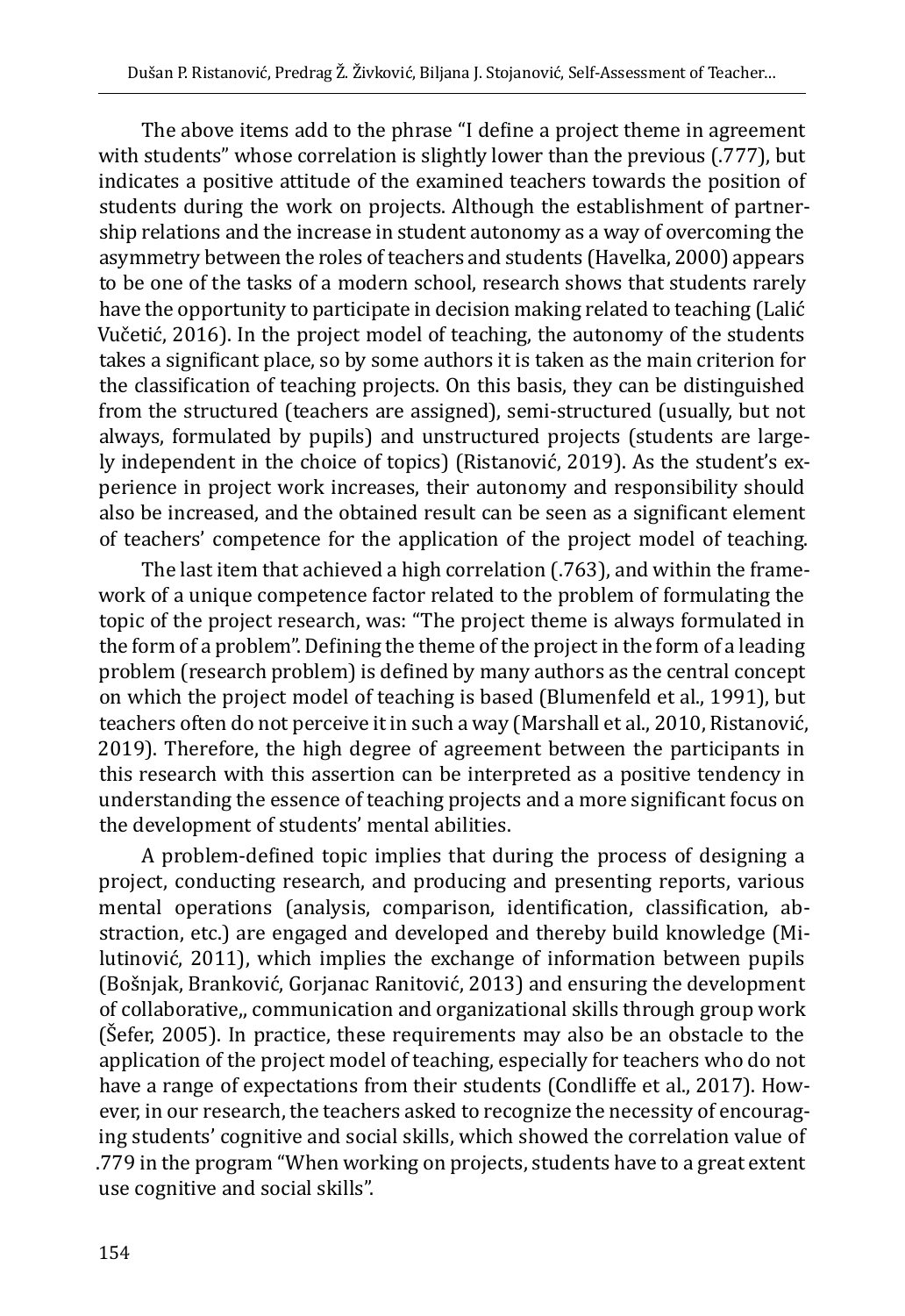In this regard, we would mention the results of an experimental study conducted with students of the fourth grade of primary school who showed that the adoption of all three categories of procedural knowledge (knowledge of specific skills and algorithms, specific techniques and methods and criteria for determining the use of the appropriate procedure) with pupils who studied by project model, but with students who studied by traditional model of teaching (Ristanović, 2019). We assume that for these reasons teachers value the importance of developing cognitive and social skills of students.

Writing of the research project is recognized by the teachers as a key characteristic that makes the project model different from other research oriented models of teaching, so in the teacher competence factor the item "During the project work, I insist that students write a project and plan their research" was entered with the correlation of .753. Here we should draw attention to the fact that elementary school students still do not have enough experience in writing research projects, and by the fourth grade they are not even in development. The priority task of teachers at that age should be to provide support to pupils in practicing project writing (Ristanović, 2019).

Although it has a slightly lower correlation (.730), the item "I encourage students to use multimedia to present the results of the research" can lead us to the conclusion that teachers take care of the application of ICT in the project model of teaching. Some other studies show that in the lecture there is a lot of insisting on the fact that the reports on the realized project are given in a combination of oral explanations and posters (Bošnjak, Branković, Gorjanac Ranitović, 2013), and the poster form is often recommended as a preferred type of presentation in elementary students schools (Šefer, 2005). In the case of this research, it is necessary to take into account that in the teaching and learning program the project model of teaching is also seen as a means for developing the basics of digital literacy, which could affect the attitudes of teachers. However, when it comes to training students to make product work on projects visible, there are many different ways to do this, but without explicit reference to the use of ICT (*Program nastave i učenja za I razred osnovnog obrazovanja i vaspitanja*, 2018).

At the very end there is an item "During the project work it is sufficient that the students collect data from textbooks, books, magazines or from the Internet", with a correlation value of .616, significantly lower than the previously mentioned items. The aforementioned item also had a control role, because in the theoretical settings of the project model of teaching, it is emphasized that acquaintance with the data collected by others was significant, but it is only the beginning of student research (Polman, 1998). Due to the lack of significant teacher experience in the work with school projects, the obtained result can be qualified as a starting error. In order to implement the project activities properly, it is necessary to conduct 'first hand research' (Vulfolk i dr., 2014), which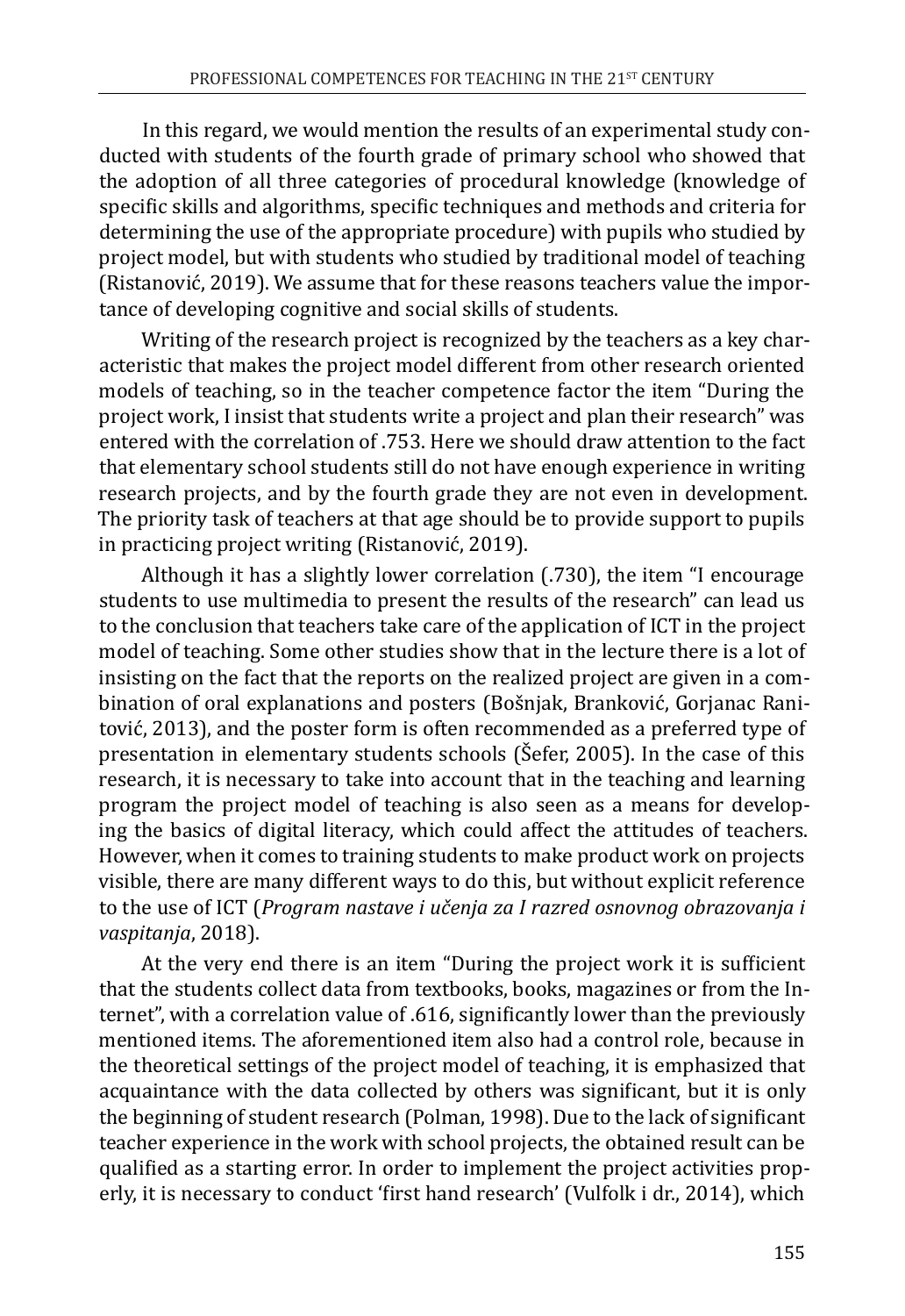implies the independent approach to facts through field research, systematic observation, experiments, and the like. It can be assumed that the increase in the experience of teachers will increase the corpus of activities that are elements of the methodological propaedeutic.

## **Conclusion**

Based on the results we can conclude that teacher competency for the project model of teaching identity scale meets the criterion of reliability and construct validity. The exploratory factor analysis confirmatory factor analysis and parallel analysis singled out a one-factor solution (teacher competence). The criteria for confirmatory analysis satisfy the nine-item solution, and it is applicable to the sample of respondents in the Republic of Serbia. This factor explains the competence of primary school teachers for the implementation of the project teaching model. It contains important elements of the project model, such as: designing a problematic question, formulated so that it can 'guide' students through the design process and the realization of the research, keeping their attention in a certain period of time; developing different cognitive and social skills; training students to write projects in order to plan their own activities; training students to present the obtained research results. However, some other elements have been omitted, which theory also recognizes as the essential determinants of the project model of teaching, and as a very possible reason it is a lack of the necessary practical experience. According to Marx et al. (1997), in order to fully understand the essence of a particular innovation, teachers must try it out in practice. Until then they are in a sort of 'transitional' status, which is a combination of new theoretical knowledge with existing ideas and experiences, which are influenced by various subjective factors and contextual constraints. In such situations, as one of the effective solutions, the team work of more teachers is recommended in the processes of planning, realization, and reflection.

The limitations of this research are reflected above all in the applied instrument. First, in the initial version of the scale, more than 18 items could be found, which would describe in more detail the characteristics of the project model of teaching. Secondly, the obtained results must be considered with a certain reserve, since consideration must also be given to respondents choosing socially desirable responses, which is characteristic of research in which the self-assessment of respondents is sought. Therefore, other methods such as systematic observation, case studies, different tests for insisting on learners' achievement, etc. should be applied to determine the competence of teachers for the application of the project model of teaching.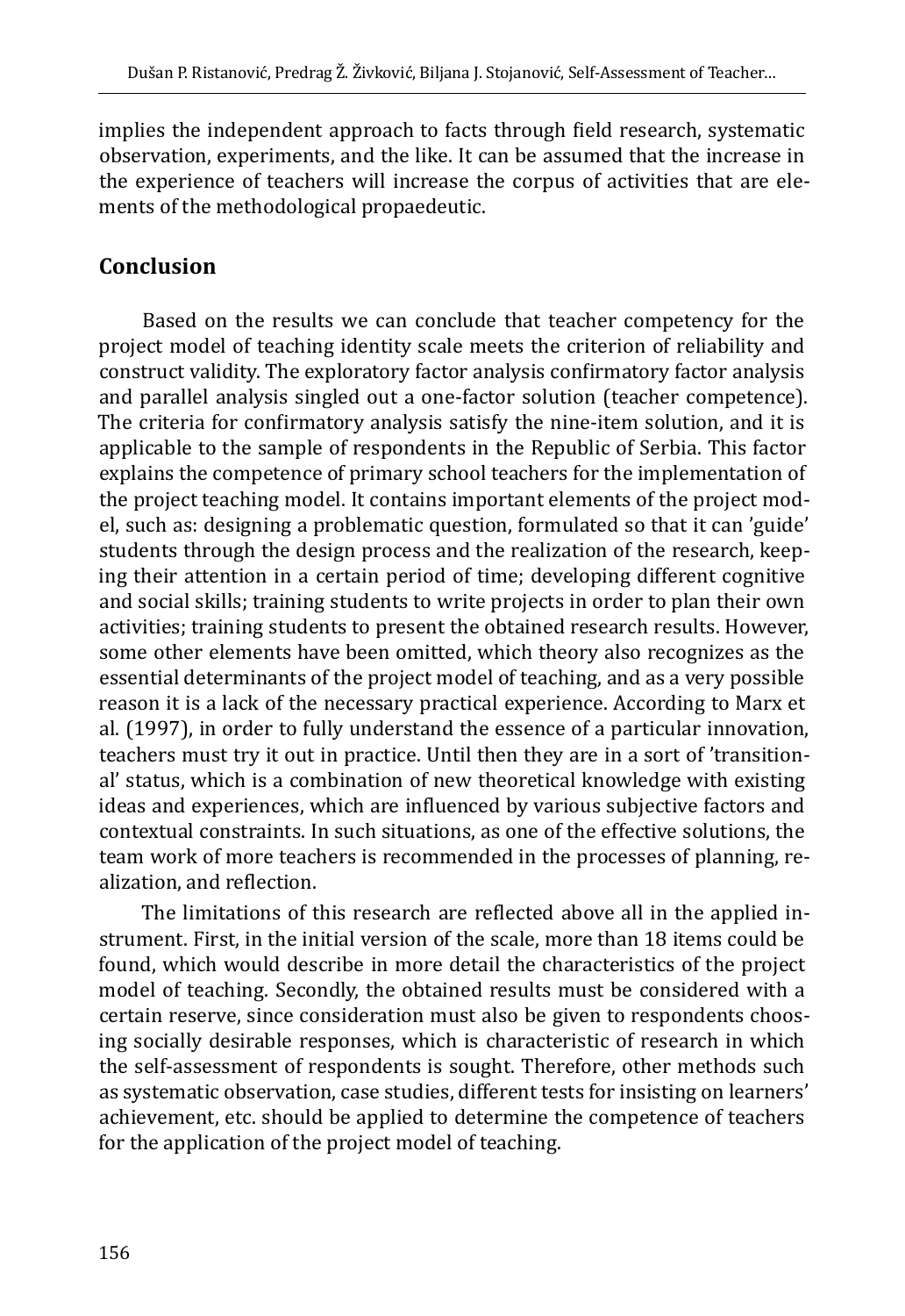The curriculum of teaching and learning envisages that the project model of teaching is applied in both cycles of elementary education, which means that teachers and subject teachers must adapt equally to it. Since there are differences in the quantity and quality of their pedagogical-psychological and didactic-methodical education, it would also be worthwhile to investigate possible differences in the competence for applying the project model of teaching between these two groups of teachers.

## **References**

Blumenfeld, P. C. et al. (1991). Motivating project-based learning: Sustaining the doing, supporting the learning. *Educational Psychologist*, 26(3&4), 369–398.

Bošnjak, M., Branković, N. & Grojanac Ranitović, M. (2013). Osposobljenost učitelja za primenu mini projekata. In Cvjetićanin, S. (Ed.), *Miniprojekti u nastavi integrisanih prirodnih nauka i matematike* (pp. 21‒40). Sombor: Pedagoški fakultet.

Brofi, Dž. (2015). *Kako motivisati učenike da uče.* Beograd: CLIO.

Byrne, B. M. (2001). *Structural Equation Modeling with AMOS: Basic Concepts, Applications, and Programming.* Mahwah, NJ: Lawrence Erlbaum Associates.

Condliffe, B. et al. (2017). *Project-based Learning – A Literature Review.* New York: MDRC

Costello, A. B. & Osborne, J. W. (2005). Best practices in exploratory factor analysis: Four recommendations for getting the most from your analysis. *Practical Assessment, Research & Evaluation*, 10(7), 1‒9.<https://doi.org/10.7275/jyj1-4868>

Finney, S. & DiStefano, C. (2006). Non-normal and categorical data in structural equation modeling. In G. R. Hancock, R. O. Mueller (Eds.), *Structural equation modeling: A second course* (pp. 269–314). Greenwich: Information Age.

Havelka, N. (2000). *Učenik i nastavnik u obrazovnom procesu.* Beograd: Zavod za udžbenike i nastavna sredstva.

Horn, J. L. (1965). A rationale and test for the number of factor in factor analysis. *Psychometrika*, 30(2), 179‒185.

Krajcik, J. & Czerniak, Ch. (2008). *Teaching Science in Elementary and Middle School – A Project-based Approach*. New York: Routledge.

Lalić Vučetić, N. (2016). Mogućnost razvijanja motivacije za učenje: perspektiva nastavnika i učenika. *Inovacije u nastavi*, 2016/1 (XXXIX), 1‒15.

Lončarić, D. & Pejić Papak, P. (2009). Profiliranje učiteljskih kompetencija. *Odgojne znanosti*, 11(2), 479‒497.

Marshall et al. (2010). Preservice teachers' conceptions and enactments of project-based instruction. *Journal of Science of Educational Technology*, 19, 370–386. <https://doi.org/10.1007/s10956-010-9206-y>

Marx et al. (1997). Enacting project-based science: Challenges for practice and policy, *Elementary School Journal*, 97, 341–358.